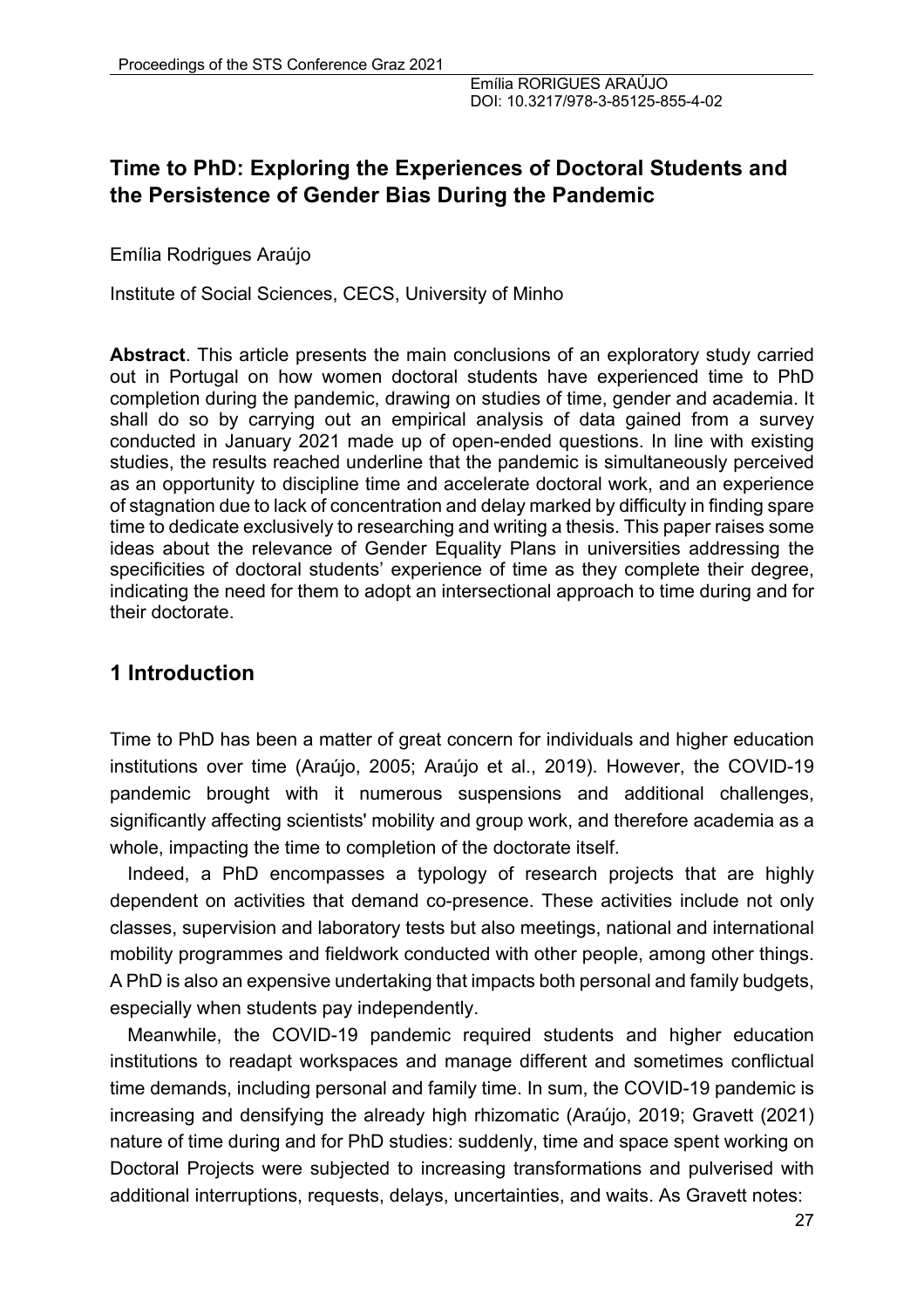"The concept of rhizome and becoming can be usefully applied in order to disrupt linear narratives of learning and to enhance our understanding of the nuances, fluidity and heterogeneity of all routes of doctoral research. However newer forms of the doctorate, such as the PhD by publication, with its space for a more heterogeneous, non-hierarchical, collation of work on multiple research projects, offers particularly rich potential to surface the fluidity of doctoral study that a rhizomatic conception of knowledge represents" (Gravett, 2021, p.299).

Indeed, the COVID-19 pandemic is suspending and simultaneously demanding new time structures and arrangements, impacting institutions, PhD students' lives, and trajectories. Universities have responded with increasing extensions of deadlines. However, the difficulty in finalising theses remains a significant institutional issue.

Before the pandemic, literature on the matter had noted that doing a PhD imposes different time challenges for different genders, particularly for men and women, specifically for women with children or other dependents (Araújo and Silva, 2020). From an intersectional perspective, an assumption can be made that PhD students face singular time dilemmas depending on whether they are full-time researchers, have to divide their time between a PhD and a paid job, or are full-time students with individual fellowships. Thereby, it is possible to hypothesise that the pandemic may have maintained and exacerbated the implications of these variables, imposing increasing challenges to students with children, other routine family demands, and paid jobs.

Grounded on a literature review of studies on the topic, this hypothesis will therefore be subject to a debate that explores the experience of time during and for PhD studies throughout the pandemic, with two main desiderates: describing the experience of the doctoral period as experienced by students who classify themselves as "woman", on the one hand, and understanding the characteristics of this experience considering the pre-existent gender bias reducing the availability of time and negatively affecting women's temporal perspectives, therefore impacting their ability to conclude a PhD, on the other.

However, to better understand the problem of time in women's experience of a PhD, it is relevant to understand some important features of the institutional contexts that frame the entire experience of PhD studies in Portugal, as shall be discussed in the next point. After this contextualisation, the main concepts in use shall be presented in addition to the methodology adopted for the study. The following point contains a data analysis carried out with a view to reaching the conclusion that the time equity in academia is reliant on people's experiences, and reliant on adequate and participated institutional time frameworks.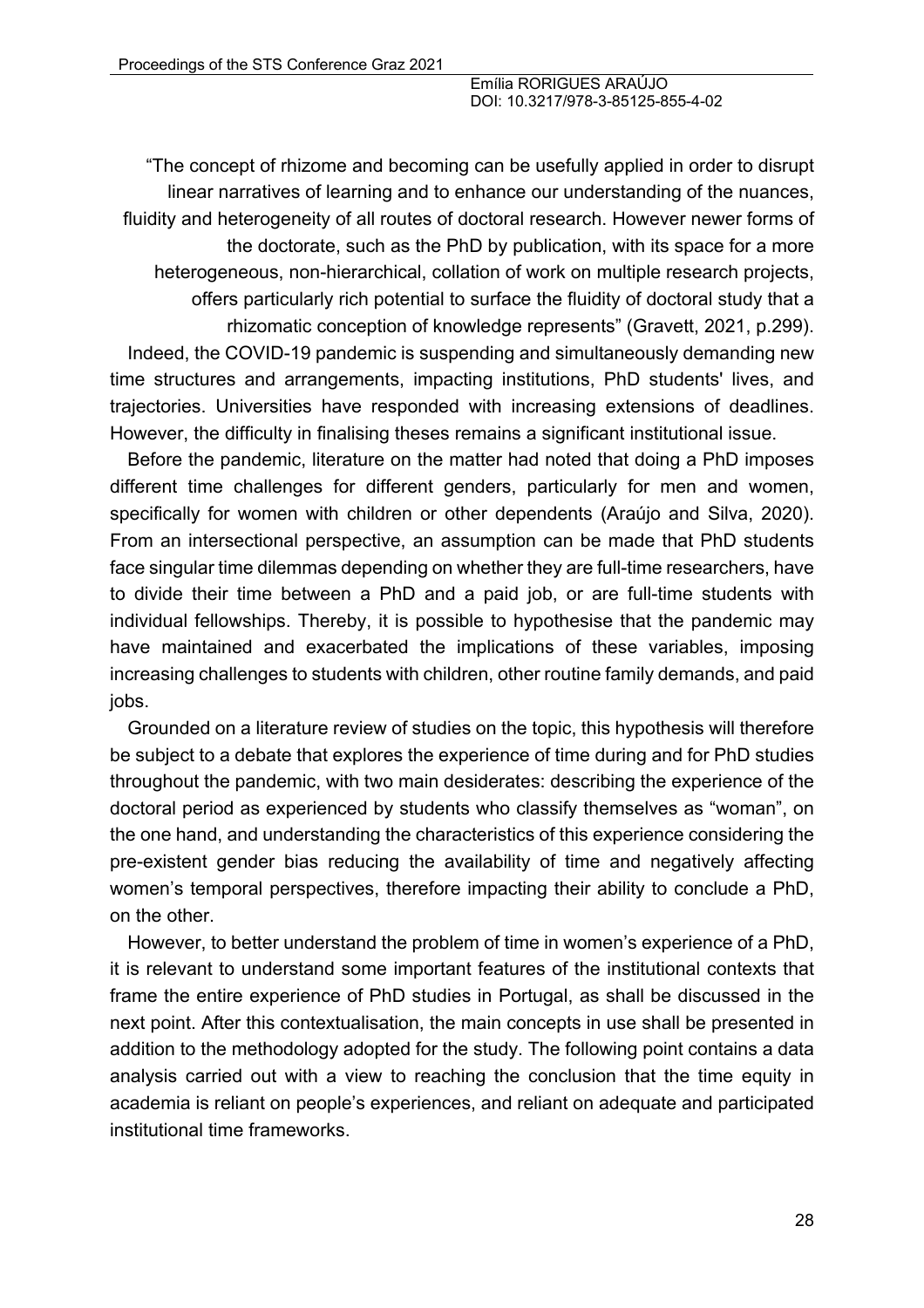### **2. Institutional Framework: a Brief Overview**

Higher education institutions in Portugal seek a considerable degree of autonomy when implementing national education and science strategies. However, national policies are particularly centralised and managed mainly by the Minister for Higher Education and Science, the Portuguese Foundation for Science and Technology, and the National Agency for Assessment and Accreditation of Higher Education (A3es). This centrality demonstrates the considerable extent to which strategies adopted by Higher Education Institutions in Portugal regarding time to PhD are still highly centred around the need to establish common institutional and national time structures that respond fairly uniformly to PhD time needs.

The COVID-19 pandemic provides ample evidence of the effects of this centrality in general and national policies. Regardless of the specifics of each one, institutions rely on central government laws being passed before any decisions are made regarding PhD deadlines, online thesis presentations, and other relevant changes imposed as a result of the pandemic. Such laws specify the extended timeframes in which PhD students could expect to complete their theses in 2020-2021 (Law 38/2020, which stipulated that an additional six months would be added to thesis deadlines).

So far, Portuguese Higher Education Institutions have been strongly pressured to review PhD deadlines to improve their compliance with international and national evaluation quality indicators. To this end, Higher Education Institutions are mobilised and recommended to analyse selection processes, study plans, supervision processes and evaluation methods, among other factors directly related to writing PhD theses.

Quality, excellence, and focus on research are the three building blocks underpinning these policy guidelines. Using them as guides, institutions have become highly committed to defining and implementing measures that ensure PhD students deliver their PhD theses within the expected deadlines. Some of these measures include supervisor evaluations, constituting thesis monitoring committees, incentivising student participation in academic and scientific activities such as seminars and conferences, and writing for and publishing in relevant journals. An additional effort has also been made to foster student participation in national and international research networks.

Simultaneously, evaluation agencies also emphasise the need to appraise PhD courses based on indicators common to every HE course: goals, quality control, human and material resources, student profiles, study plans, training methodologies, academic outputs and general course organisation (A3Es, 2013, 25º). For PhDs, the focus is on indicators such as the time spent working on a thesis, organisational support, learning and training environments, and the proximity of supervisors. Overall, as stated at the beginning of this section, the overarching policy trend has focused on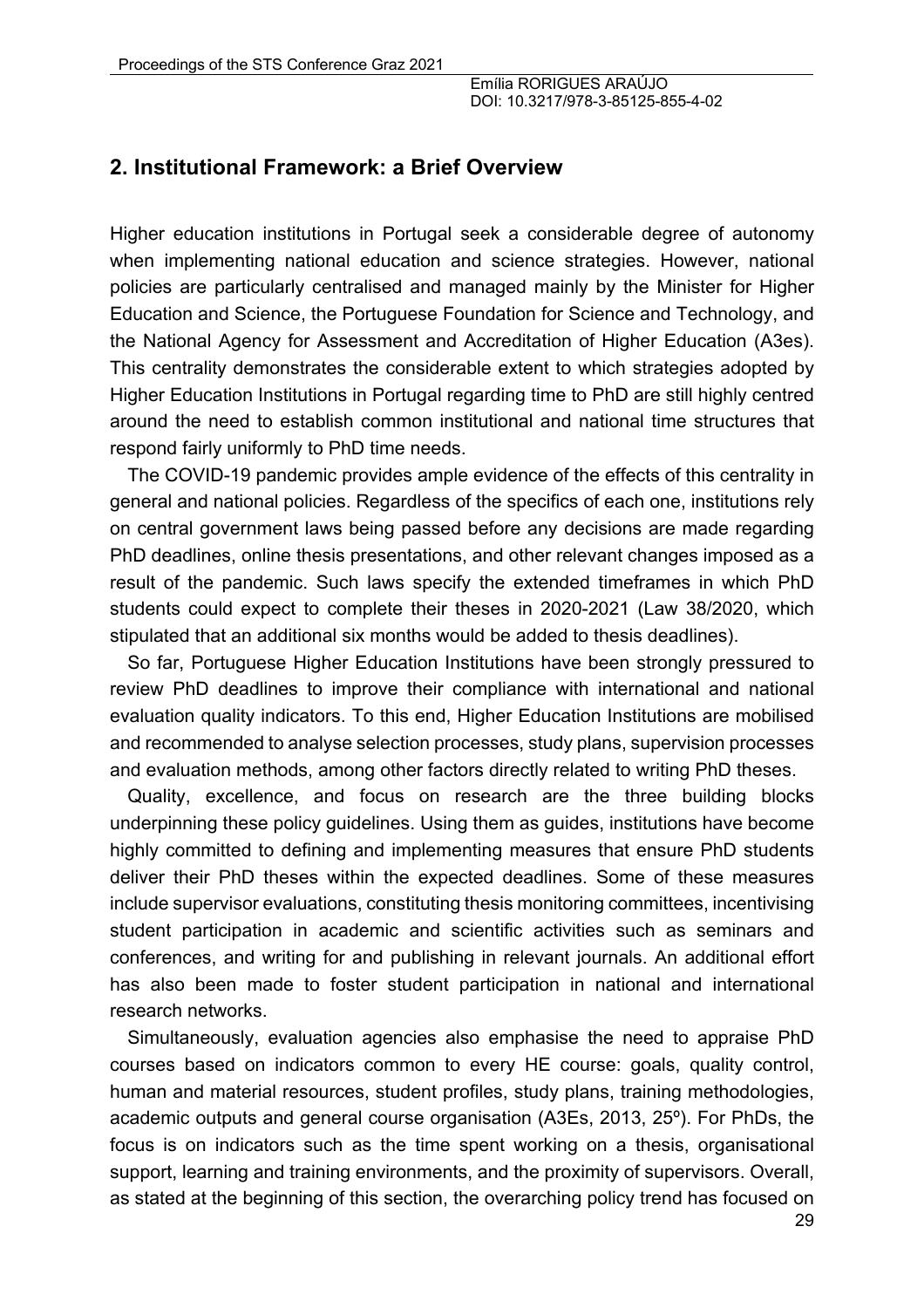defining and implementing measures that shape institutional time structures, inducing identical PhD paces and trusting that every student estimates the time conditions accurately when working towards their PhD.

In this sense, evaluation agencies appear to be strongly committed to appraising student profiles, mainly considering variables such as previous positions, scientific area, professional situation, and research interests. Aside from an intense valorisation of students with a solid determination to pursue a career in academia or research, current policy guidelines support the representation of a PhD degree as a selective academic degree requiring full-time dedication, making it potentially incompatible with other time demands. Despite increasingly considering nationality as an indicator of internationalisation of the doctoral plan, the concept of the PhD student relies heavily on the hegemonic concept of the male/female student with or without family demands to address.

Additionally, gender is still omitted from Portuguese scientific policy, especially regarding the definition and implementation of Gender Equality Plans in Higher Education Institutions (European Institute for Gender Equality).<sup>1</sup> Moreover, the existing gender equality plans are still strongly oriented towards academic staff, generally involving students only very broadly, applying similar measures to all degrees. As such, this paper also intends to shed light on the specificity required for doctoral students in particular.

# **3 Theory**

The temporal structure of time to PhD is complex due to the nature and multitude of time layers involved. Still, it is possible to assess through means of the theoretical framework developed by Zeruvabel, based on Erving Goffman (1956, p. 83) and Coser's (1974) conception in which time matters as a determinant of social and organisational functioning, which can be observed in the division between private and public time.

Zeruvavel (1981) states that time serves a "major social function" by keeping the personal and public spheres of life separate (1891, p.38). Analysing the differentiation between person and role that has taken place in modern societies, the author declares that time is "a dimension of the social organisation along which involvement, commitment, and accessibility are defined and regulated in modern society, $2$  as time segregates the private and public spheres (p. 139). One of the pivotal modes by which

<sup>1</sup> https://eige.europa.eu/gender-mainstreaming/toolkits/gear/legislative-policy-backgrounds/portugal

<sup>2</sup> Italic added by author (Zeruvabel, 1981, p. 139).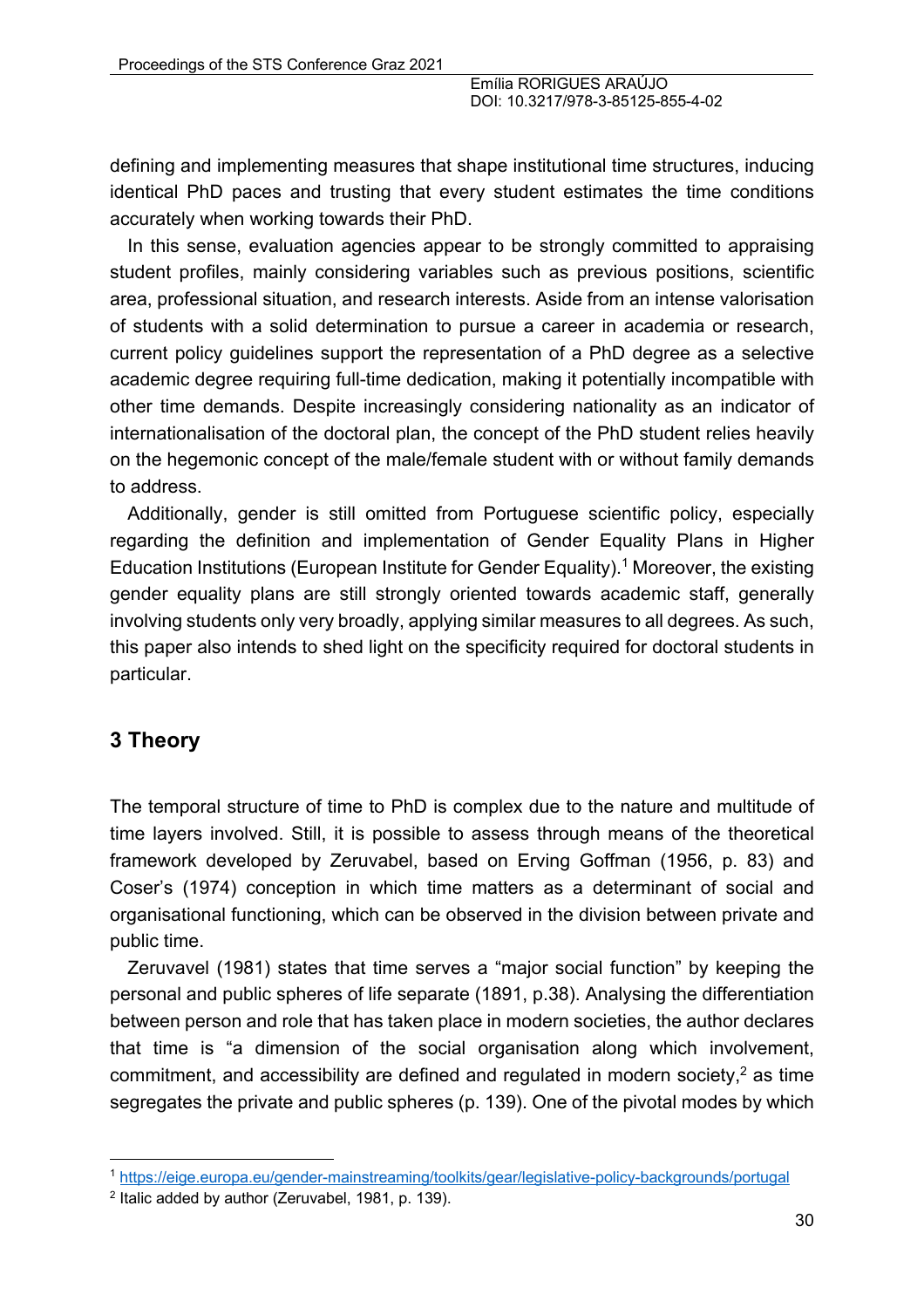this differentiation occurs, as Zerubavel states, based on Goffman, is through scheduling.

According to the author, the nature and extension of scheduling force people to establish a boundary between private and public, as schedules and calendars define when they are expected to exercise their duty and perform a social role. Thereby, in the author's understanding, time discipline structured with a basis on calendars and schedules should not only be regarded as a form of institutionalised power and control but also a form of "liberation" of the individual in modern and complex societies insofar as it defines the ethical and legal limits and boundaries between time, much more than between spaces. However, in the author's view, the delimitation of public and private time should not be thought of as absolutes, since "[one] ought to regard every moment of an individual's time as some combination of both private and public elements, that is, being located somewhere along that continuum" (p. 143-4).

Like Zeruvabel, other authors suggested that some professional activities are more vulnerable to "greedy institutions" (Coser cit in Zeruvavel, 1981, p.166). The temporal nature of the tasks does not allow for them to be sequenced following a rigid, normalised schedule and may involve continuous activities such as those related to management and care. When applied to a PhD, this theorisation enables critical reasoning to be applied to the consequences of the COVID-19 pandemic and the resulting challenges of presenting and defending a doctoral thesis. This is the case of scheduling and calendars that have been suspended and reconfigured to respond to the fear of contagion, therefore completely collapsing already very porous boundaries from the perspective of time to PhD.

Apart from other studies showing that time to PhD is a matter of concern (Parry et al., 1997; Delamont et al., 2000), other analyses state that this academic degree requires an extraordinary capacity to manage uncertainty and time availability (Louvel, 2012, Louvel, 2012; Cardoso et al., 2020, Araújo and Silva, 2020, Gravett, 2021). The pandemic forced substantive changes in the pace at which PhDs are conducted (Aydemir and Ulusu, 2020). Ashton and Pintor-Escobar (2020) suggest that the pandemic has created severe difficulties in the progress of doctoral projects due to the difficulty of collecting, storing, and processing information impacting doctoral students' assessments of the quality of their doctoral theses. They anticipate difficulties being faced in terms of doctoral students' mental and emotional health, mainly relating to their ability to assess and use time during the pandemic (Windsor & Crawford, 2021).

According to Aydemir and Ulusu (2020), researchers and doctoral students have been negatively affected in these terms; however, these authors also see the COVID-19 pandemic as an opportunity for institutions and students to evaluate their trajectories and develop other approaches that allow them to produce doctoral theses that are less time-consuming in the long run. This practice could answer some queries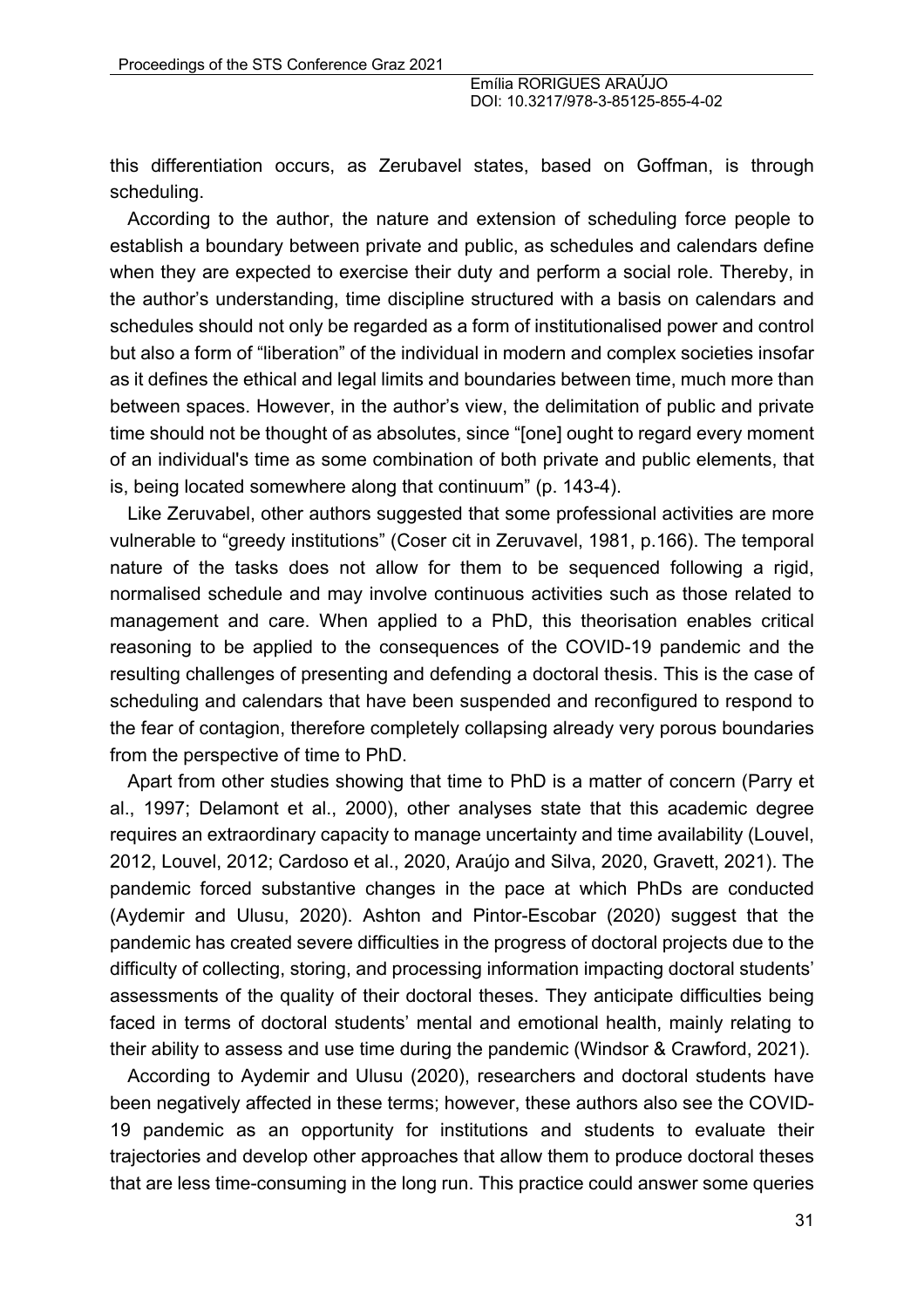raised by Hlongwa (2020), who considers that the pandemic has introduced and reinforced difficulties for people developing their careers. Wang & DeLaquil (2020) say that pandemic demands that institutions provide more personal support to PhD students, including support from a supervisor, creating informal and formal contexts for debating, and enhancing publications. Authors (Corbera, Anguelovski, Jordi, & Ruiz-Mallén, 2020) focus on the need to review teaching and learning practices, making them more sustainable, as well as reorganising care work.

Heng and Jeong (2020) speak of the adverse impacts registered on student productivity with the number of publications reduced and the pace with which doctoral theses are written slowed. Orendain and Riyanti Djalante (2020) consider that work and distance learning at a doctoral level during lockdown introduced more difficulties in conducting work plans and increased student frustration where deadlines were concerned. Kee (2021) underlines the challenges of digitalisation, stating that many of the delays and problems faced cannot be attributed to the inexistence of quantitative time but rather to the difficulty of dealing with uncertainty, frustration, and fear which define the context leading up to anxiety. In this case, Kee (2021) notes the relevance of what could be referred to as "relational time": the portion of time that can be shared or negotiated within groups, fuelling persistence. Similarly, other authors (Börgeson et al., 2021) declare that the proximity of supervisors during the pandemic is a variable that affects the doctoral experience of time, as supervisors can have a role in managing emotions. Nonetheless, some authors say that too much emphasis on the need to discuss the uncertainty and ambiguity of the pandemic can be perverse (Eigege & Kennedy, 2021), leading to more time being spent than gained.

Gender is a crucial variable to be problematised from an intersectional point of view when referring to academia and time, along with other variables such as social class, scientific area, race and ethnicity. In Portugal, nationality is also a very relevant variable to consider, as a number of doctoral students come from other Portuguese speaking countries, mainly Brazil.

Cardel and others (2020) say that despite a greater representation of women in PhD degrees, they still face many obstacles to their progress in academic careers. Additionally**,** broad literature (Castañeda-Rentería, 2020, Araújo et al., 2021) suggests significant gender differences in the impact felt as a result of the pandemic (Oertelt-Prigione, 2020), as women have taken on much more work than men at home. Furthermore, they are more vulnerable to loss of employment, university and company closure, and to be affected by the general economic drawbacks caused by COVID-19 worldwide (OECD 2019; 2020). Having children, the conditions to carry out their research project at home, migration and professional circumstances (being a full-time student, holding a research contract, or working outside the university with a payable contract) are core variables affecting time availability, mainly when most of the work is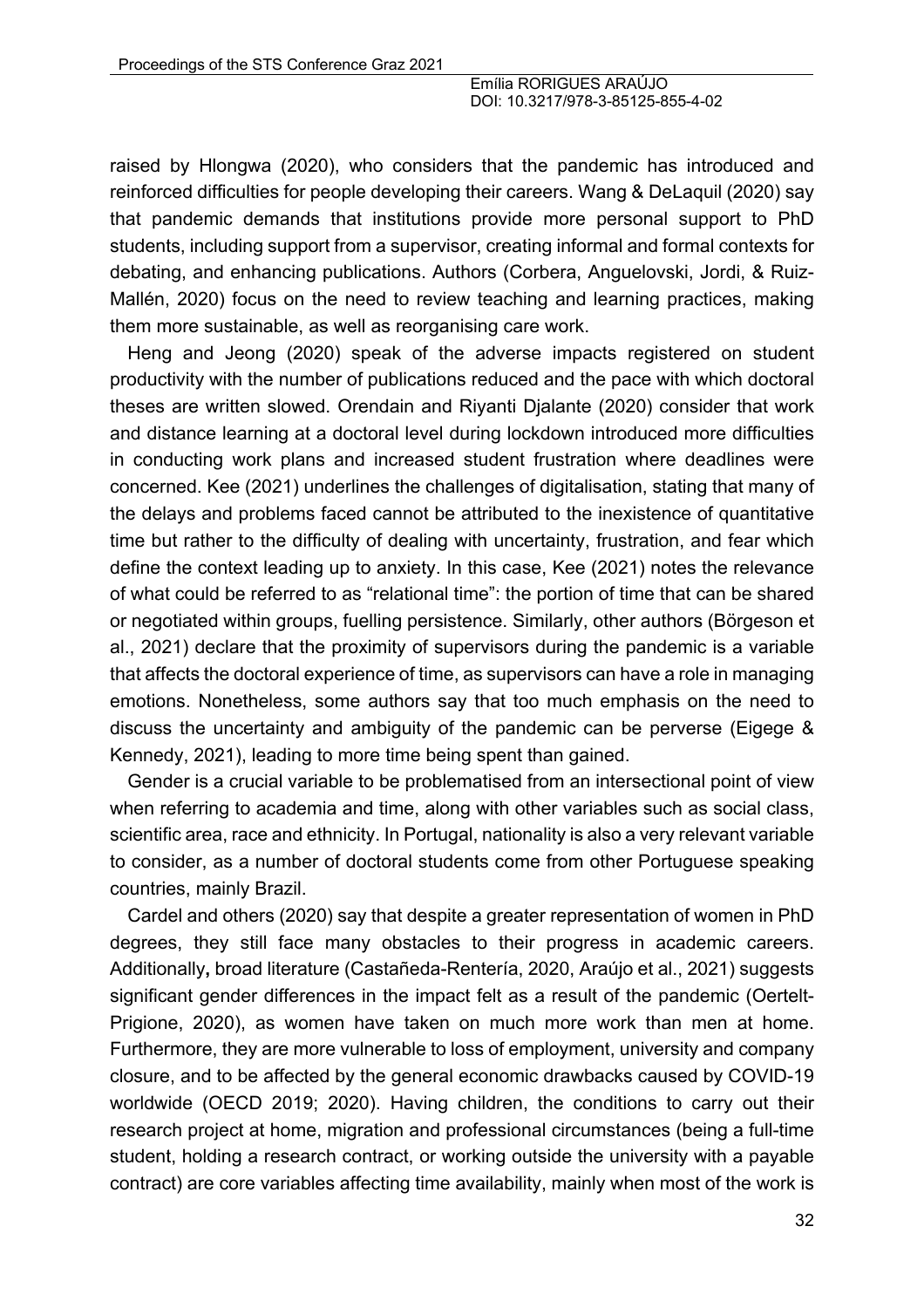conducted at home using multiple information and communication technologies (Nadal, 2020). Apart from this, one can also mention the fact that PhD students hold a particularly vulnerable position in academia, often having to accomplish invisible work, that is, "academic housework" (Conesa, 2019, p.43).

Viglione (2020) argues that women's productivity has dropped when working from home, stating that women do more housework than men and have more responsibilities where their dependents are concerned, whether they are children or the elderly. The author also draws attention to the fact that the existing gendered nature of academic work impacts women's and men's lives differently. Women are more susceptible to being involved in activities directly linked to managing the pandemic, giving them less time to devote to writing and publishing, in general. According to Rabia et al. (2021), this need to simultaneously respond to different time demands is a crucial issue that adversely impacts the trajectories forged by women in academia. The authors argue that academic women are stressed, frustrated, and lack time for sports and other self-care, though when analysing the context further, they also state that academic women usually have more support from their partners than other women. In the authors' view, the pandemic negatively affected women's ability to be promoted in the short term as it caused a period of stagnation. Similar ideas are shared by Huang, Gates, Sinatra, & Barabási, (2020). Gender issues in academia, particularly in PhDs, must also be regarded considering the general neo-liberal time framework that affects people's choices regarding their chances of pursuing academia at this level (Abdellatif & Gatto 2020).

As noted, pre-existing literature provides an account detailing the persistence of gender bias in academia. Despite the increasing need to tackle broader gender conceptualisations, a firm conviction that a "female" and a "male" PhD trajectory still remains, connected to a gendered vision of time in academia.

This paper therefore serves to argue that these differences need to be unpacked and problematised, especially at a time of crisis and rupture when traditional, conservative cultural patterns that box both women and men into fixed roles and expectations find broader ground on which to flourish. An analysis of the experience of women completing PhDs will therefore be conducted with a particular focus on examining how several variables, particularly whether they have kids or not, may permeate and affect their experience of time and time perspectives, unveiling the complexity of the time elapsed throughout a PhD.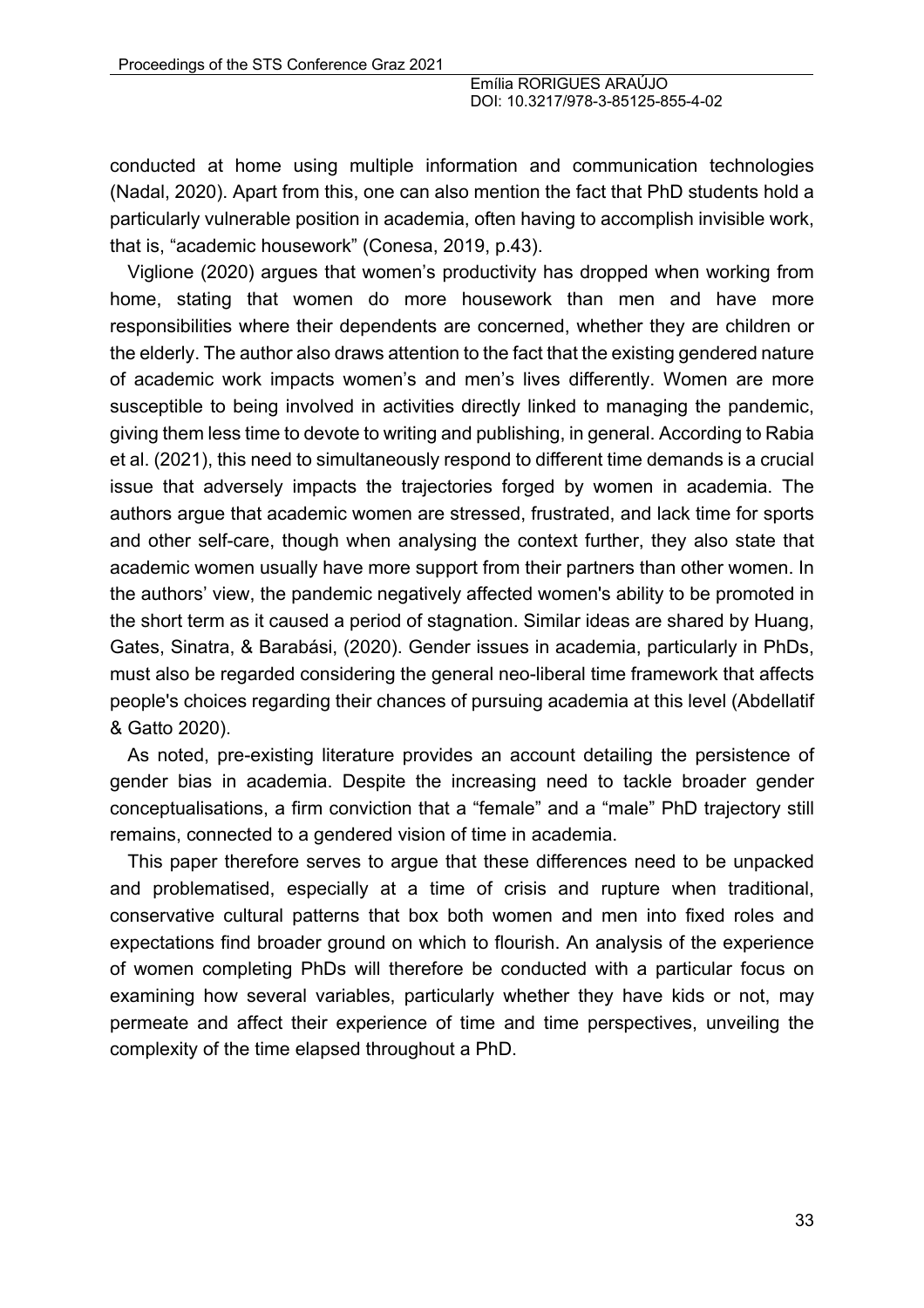#### **4 Method**

Studying the experience of time is a complex exercise because most of the questions asked by individuals are circuitous, requiring indicators to be identified from which to explore the valuation of time and the variables that affect the uses and passage of time. The concept of doctoral time as a (time) rhizome also increases the need to use research techniques of a qualitative nature, which facilitate understanding of the phenomenon and its contextualisation.

Though qualitative methods such as ethnographic research and interviews are often preferred given the difficulties in accessing and recruiting people for interviews during the pandemic, for this specific study, a survey was sent out via the websites of various associations. The survey included the question "what is your gender" (providing the options: woman, man, other) and sought to obtain comprehensive information that would allow for a more detailed analysis to be carried out of subjects' circumstances and experiences. As such, the survey also included open questions to allow respondents to base their answers on personal experience and share how they have coped with the constraints imposed by the pandemic.

Answers to closed questions on the survey were analysed using SPSS software. Answers to open questions were entered into a database and later analysed using thematic content analysis, in which themes and categories were determined that allowed for trends to be detected in the answers. Through this analysis, links were established between variables considered relevant to deepening the gender bias in doctoral careers, the links found being having children, age and scientific area. The categories determined derive from the analysis dimensions established for the research, which are as follows: i) experience of time during a PhD; ii) concerns about the PhD; and iii) perspectives for the future. The survey was sent to PhD students online, through associations and social networks, was available for 15 days and was accompanied by a message stating the ethical commitment of the request.<sup>3</sup>

An epistemological statement is necessary at this point: the purpose of this survey was not to equate women with carers, therefore crystallising traditional gender norms. From the offset, the intention was to discern more clearly who the PhD students were and how gender bias affects their experiences of time during the pandemic, taking into account the variables vulnerable to gender bias and related to living conditions, including scientific area and the existence of children (Castañeda-Rentería, 2020).

The majority of respondents considered themselves "women". From all the answers received (152), only 27 listed themselves as "man", one as "other", and 124 as

<sup>&</sup>lt;sup>3</sup> A Portuguese version of the survey is here: https://forms.gle/gFYJcUJJ6HGfVyWJ8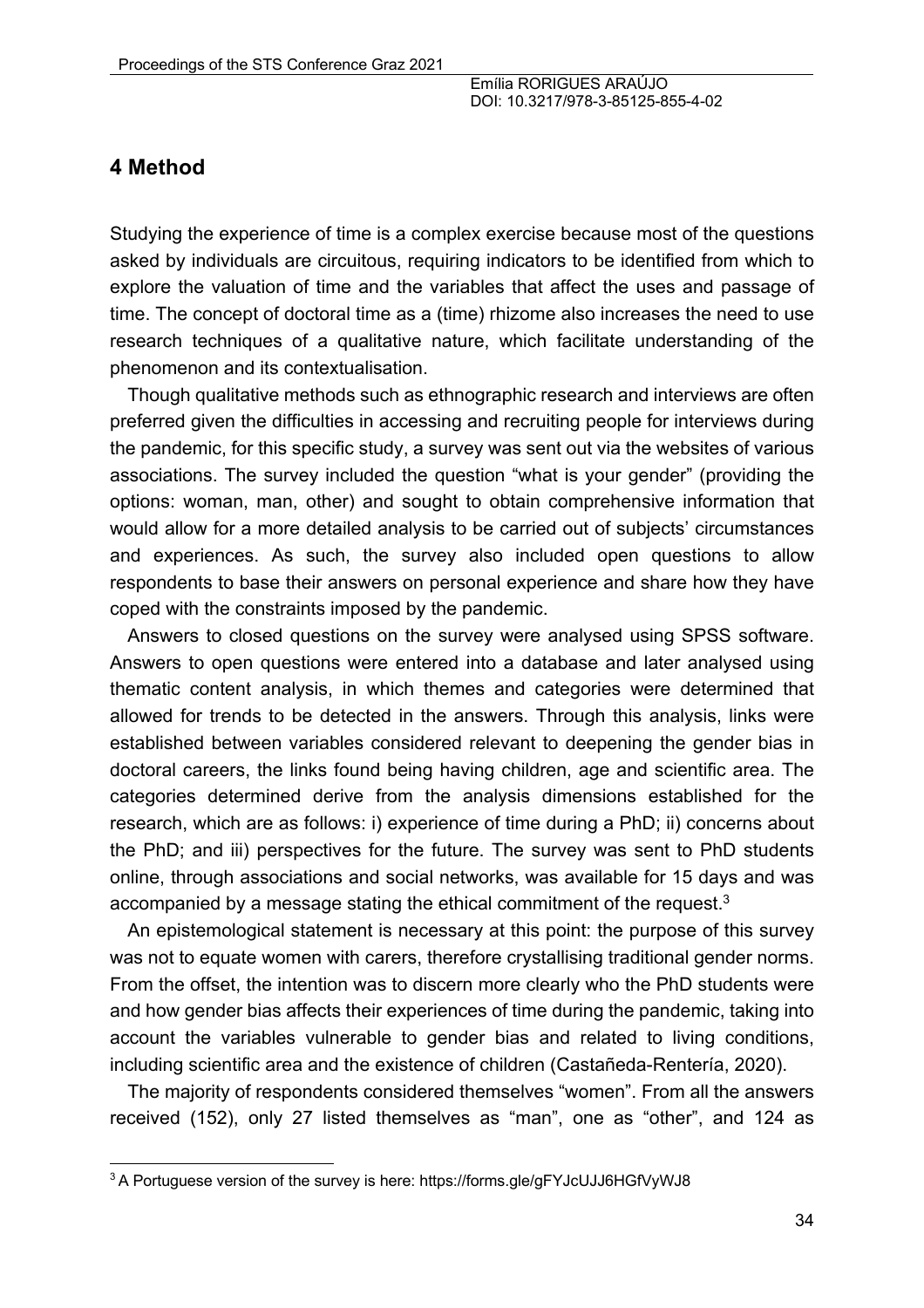"woman". As this paper only intends to analyse the experience of PhD students who identify as "women", only the answers provided by these 124 women were analysed.

It may be noted that the sample used for this study is small (124 women and x men who were not considered in this analysis), making the study exploratory in nature and helpful in shedding light on how women experienced PhD studies during the pandemic, providing food for thought about how higher education institutions can now accommodate and address time and gender issues. In this sense, results need to be considered cautiously, stressing the need for further research with a broader focus, both in terms of gender and institutional time frameworks.

#### **4.1. Sample**

As mentioned previously, 126 responses were received from women in PhD programmes, with two subsequently removed from the database having been rendered invalid (repetitions). Of the total respondents, 78% did not have children. The percentage of women with children was globally much lower, and most were studying social sciences (53.8%). Student age groups were relatively well-distributed, with a predominance of students aged over 30, and women without children tended to be younger, aged between 23 and 35 (38% and 46%, respectively). About half were pursuing doctoral degrees in Life Sciences, Engineering, and Science and Technology, with the other half pursuing Social Sciences and Humanities across several Portuguese universities. Despite the sample being limited, it essentially reproduces the circumstances of doctoral students detected in Portugal, who are increasingly female with higher completion rates in the areas of Health and Life Sciences.

| Children at home | No. | %      |
|------------------|-----|--------|
| No answer        |     | 0.8%   |
| No               | 97  | 78.2%  |
| Yes              | 26  | 21.0%  |
| Total            | 124 | 100.0% |

|  | Table 1. Female respondents* living with children |  |  |
|--|---------------------------------------------------|--|--|
|  |                                                   |  |  |

Source: PhD student Survey (2020-Portugal)

# **5 Findings**

As stated previously, the main objectives of this paper are: to describe the experience of the doctoral period as experienced by students who classify themselves as "woman" on the one hand, and understand how they relate to the future and their many worries on the other, by also exploring how such conceptions relate to gender. Following the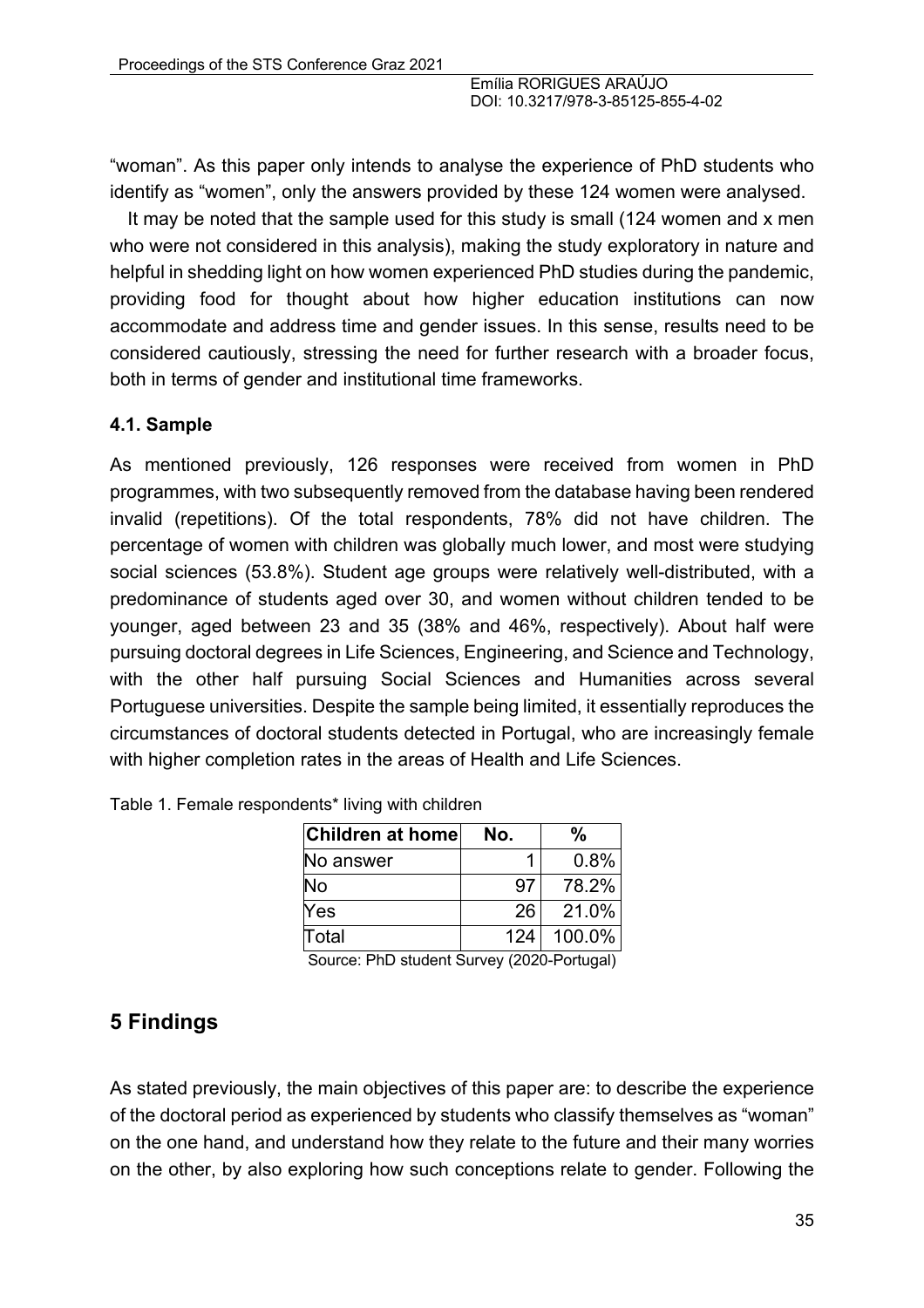themes determined for content analysis, this section is therefore divided into two main themes: i) student experience of time and ii) time perspectives.

### **5.1 Student Experience of Time**

#### *5.1.1. Theme 1: Perception of the impact of the pandemic*

A central theme addresses the consequences of the pandemic on PhDs, as experienced by PhD students. Overall, women doing PhDs declare that the pandemic has negatively influenced the time available to dedicate to their PhD project. Only a small percentage of answers reported that the pandemic did not affect their studies.

| The influence of the pandemic on time to PhD |                              |                | $\%$   |
|----------------------------------------------|------------------------------|----------------|--------|
| No answer                                    | Very influential             | 1              | 100.0% |
| Total                                        |                              | 1              | 100.0% |
| Without children                             | Not at all influential       | $\overline{7}$ | 7.3%   |
|                                              | <b>Slightly influential</b>  | 9              | 9.4%   |
|                                              | Somewhat influential         | 23             | 24.0%  |
|                                              | Very influential             | 33             | 34.4%  |
|                                              | <b>Extremely influential</b> | 24             | 25.0%  |
| Total                                        |                              | 96             | 100.0% |
| With children                                | Not at all influential       | 5              | 19.2%  |
|                                              | <b>Slightly influential</b>  | 1              | 3.8%   |
|                                              | Somewhat influential         | $\overline{2}$ | 7.7%   |
|                                              | Very influential             | 12             | 46.2%  |
|                                              | <b>Extremely influential</b> | 6              | 23.1%  |
| Total                                        |                              | 26             | 100.0% |
|                                              | Not at all influential       | 12             | 9.8%   |
|                                              | <b>Slightly influential</b>  | 10             | 8.1%   |
|                                              | Somewhat influential         | 25             | 20.3%  |
|                                              | Very influential             | 45             | 36.6%  |
|                                              | <b>Extremely influential</b> | 31             | 25.2%  |
| Total                                        |                              | 123            | 100.0% |

Table 2. The influence of the pandemic on time to PhD

Source: PhD student Survey (2020-Portugal)

#### **5.2. Theme 2: Difficulties During the Pandemic and Time Availability**

When asked about the difficulties faced during their PhDs, most women without children talked about stress, anxiety and lack of concentration (38%), also highlighting difficulties in dealing with family demands. However, while women without children more often pinpointed difficulties in separating work/family time and space (18%), women without children noted their difficulty as "living with family members" (46%), which connected to difficulties in managing time, as exemplified: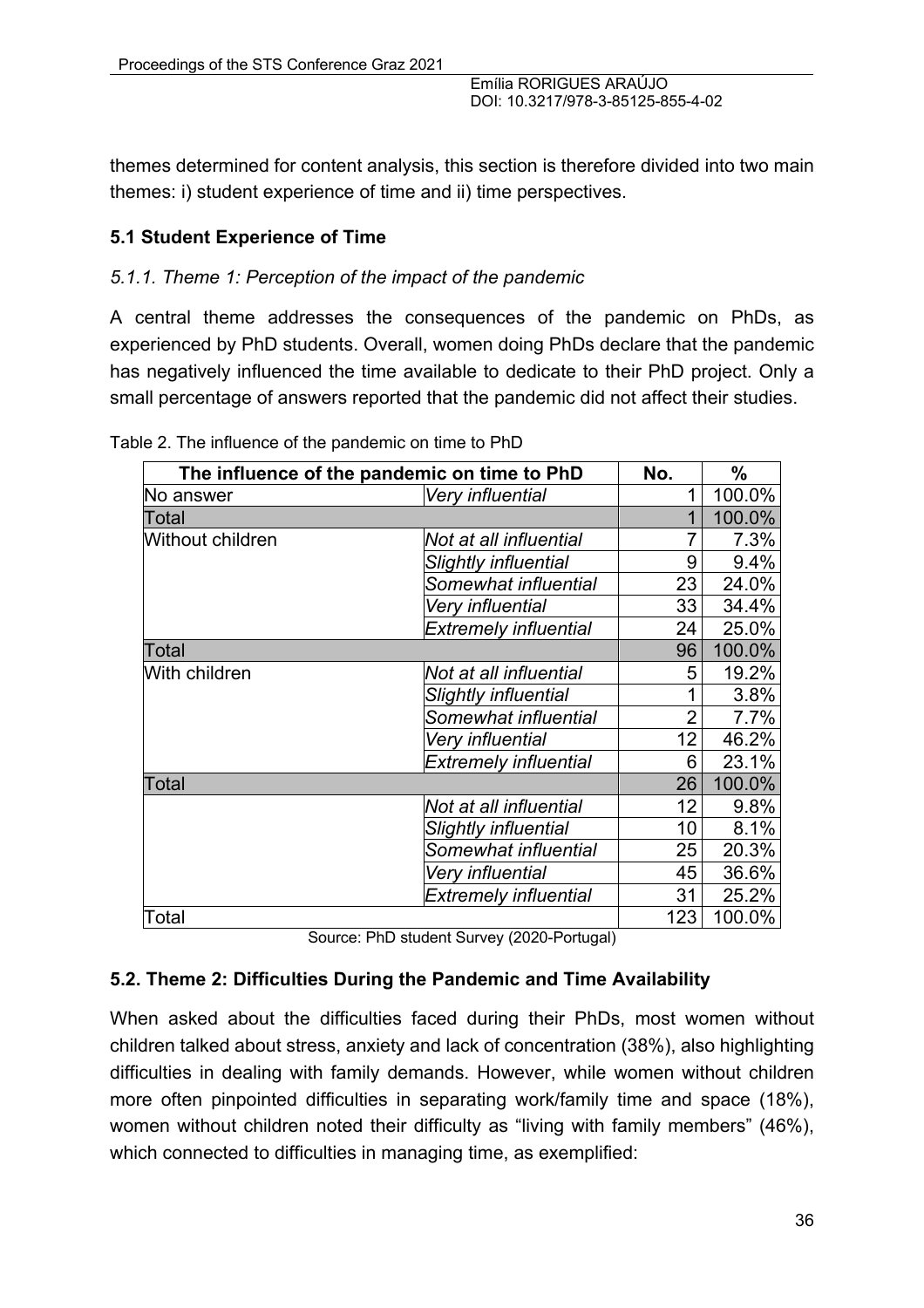"Difficulty accommodating my child's schedule and daily routines with work. I need to work on my thesis at night, taking advantage of calmer times of day to concentrate", They also say that:

"At home, it's easier to get distracted, and I am less able to concentrate. This is probably also due to the circumstances I am facing".

For them, more intensive use of their house reduces the availability of time and space at home, due to the "lack of peace" and "tranquillity", as "when at home with the family, it's almost impossible to do my job and help my kids with schoolwork". Women without children firstly highlight the lack of social contact and isolation and secondly insufficient conditions and technical means to dedicate themselves to their projects, stating that "working at home is very difficult". Still, childless women also often talk about the difficulty of space and time at home and in dealing with interruptions from neighbours and family members, as seen in the following excerpts:

"I had no one to ask when I had questions. As my place of work and rest overlap, they do not allow for psychological rest and major interruptions from family members break my work rhythm".

Women without children mention overlapping activities in the same physical space, often in the bedroom or living room, increasing the difficulty of separating leisure time from time spent writing their thesis.

"I saved time commuting and had everything I needed. However, I work in my bedroom, and sometimes this means that there is no separation between leisure and work".

Women with children drew more deeply on valuing the demands made on them at home by other family members in their answers, while women without children primarily based their answers on the physical conditions affecting their research.

Most also mentioned that lockdown itself was when most of the changes and variations in the pace of work took place, altering their routines and therefore affecting the time available to work on their thesis.

#### **5.3. Theme 3: Opportunities and Endeavours**

Consistent with the results presented above, the doctoral students surveyed tend to state that the pandemic has not significantly altered time, as the time available to them to complete their PhD continues to be dominant.

However, in health sciences, science, and technology, PhD students without children emphasise the possibility of having used the pandemic and lockdown as an opportunity to focus on their thesis and publications while also highlighting reduced progress in their research, explaining this reduction by the fact that the university was closed and laboratory activities reduced, therefore impacting on methodological pathways: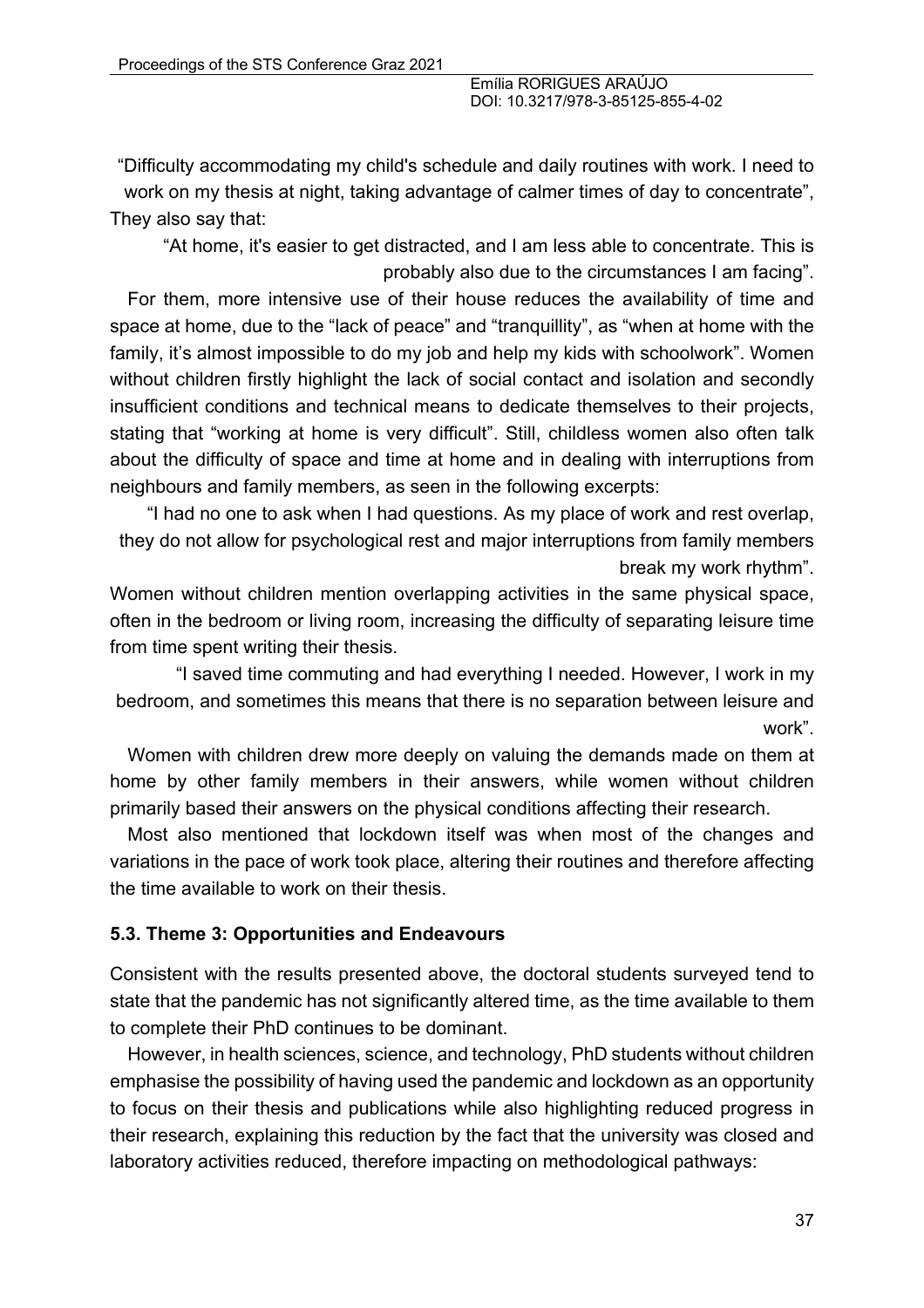"A period of uncertainty and anxiety about fieldwork that was entirely interrupted. A period of rethinking used to restructure the initial project".

"An opportunity to read a lot. However, a period of blockages to experiments and results".

"A period of uncertainty and anxiety about fieldwork that was completely interrupted." "A period of rethinking used to restructure the initial project. However, the period was

dedicated to writing".

"A period used to focus on finding a healthy balance between my thesis, personal life and hobbies".

Female PhD students with children who work in social sciences emphasise the fact that the pandemic has favoured separation from scientific advisors, leaving them feeling isolated on the one hand, and the need for family care, on the other:

"The most difficult thing was managing my PhD with two small children at home. I was on an exclusive PhD scholarship, but I really should have been on leave to support children under 12".

"A difficult period of work. I practically had no support from my advisor and started to have a lot more housework and less peace of mind, making it difficult to get everything done at once".

"A period in which my pace of work slowed down, supervision was considerably reduced, and difficulties faced managing writing my thesis and family demands meant it was not easy".

#### **5.2. Time Perspectives**

#### *5.2.1 Theme 4: Concerns and worries during the pandemic*

Along the same lines, most women with children who responded to the survey say that their concern about the productivity and progress of their PhD thesis increased during the pandemic (69.2%), as the time available to work on their PhD decreased. In contrast, women without children said that the time available to work on their thesis increased during the pandemic (38.1%), while others stated that it remained unchanged (35%). Though the pandemic and subsequent lockdown produced adverse conditions increasing the emotional charge and uncertainty already dominant in doctoral careers, both respondents with and without children claim that concern surrounding the completion of their doctorate continued during the period analysed (41%).

Concerns relating to productivity as well as lack of concentration are reported to have increased during the pandemic and lockdown, consistently registering as slightly higher for doctoral students with children, though high for both groups (80% and 70%, respectively). In this specific sample of respondents, a very high percentage (67%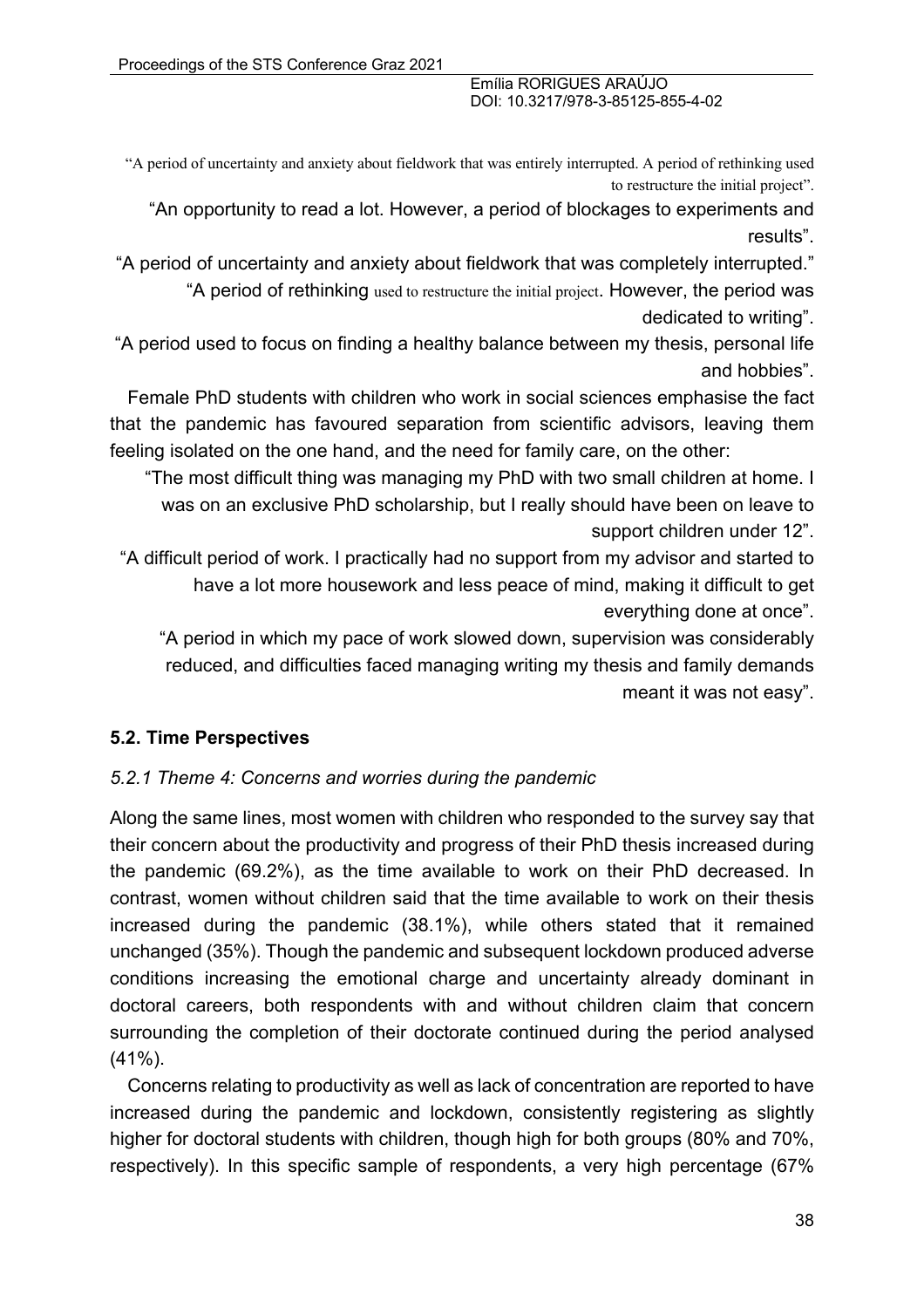without children and 65.4% with children) reveals that concerns about finishing their theses on time have increased.

30% state that the pandemic caused them to feel more concerned about family expenses and paying fees. This concern is more salient for women with children mainly working in social sciences and humanities, while women without children (26 out of 124) primarily work in health sciences, sciences, and technologies.

Doing a doctorate is not an automatic way in which to improve professional circumstances or gain employment in research and science. In most cases, vacancies are scarce, and those that do exist are very precarious, subject to temporary employment contracts. Some women did not answer the question on this matter. However, most of those who responded said the more significant difficulties could be put down to their professional circumstances: uncertainty about what will happen once they have presented their PhD work and maintaining their financial circumstances. Beyond the uncertainty characterising the overall PhD process and the uncertainty and ambiguity brought by the pandemic, it appears that these PhD students are also dealing with the uncertainty of knowing whether their PhD will bring tangible rewards to their professional careers. Thus, for these women, far greater than the concern surrounding finishing their doctorate is the subject of employment once it has been completed (33.1%).

"And of course, unemployment after the PhD, not being good enough, but that was already a concern prior to the pandemic."

Even so, differences were noted between women with and without children. The former placed a greater emphasis on finishing, finances, and children (23% and 11.5%), while the latter responded with a greater focus on employment and finishing their PhD (33%), as noted in the table below.

| Main concerns during the PhD |                            | No. | %      |
|------------------------------|----------------------------|-----|--------|
| No answer                    | No answer                  |     | 100.0% |
| Total                        |                            | 1   | 100.0% |
| Without children             | No answer                  | 32  | 33.0%  |
|                              | Finishing PhD              | 16  | 16.5%  |
|                              | <b>Employment post PhD</b> | 33  | 34.0%  |
|                              | Financial conditions       | 8   | 8.2%   |
|                              | Other                      | 2   | 2.1%   |
|                              | Health                     | 5   | 5.2%   |
|                              | Not sure                   | и   | 1.0%   |
| <b>Total</b>                 |                            | 97  | 100.0% |
| With children                | No answer                  | 3   | 11.5%  |
|                              | Finishing PhD              | 6   | 23.1%  |
|                              | Having kids at home        | 3   | 11.5%  |
|                              | <b>Employment post PhD</b> | 8   | 30.8%  |

#### Table 3 Main concerns during the PhD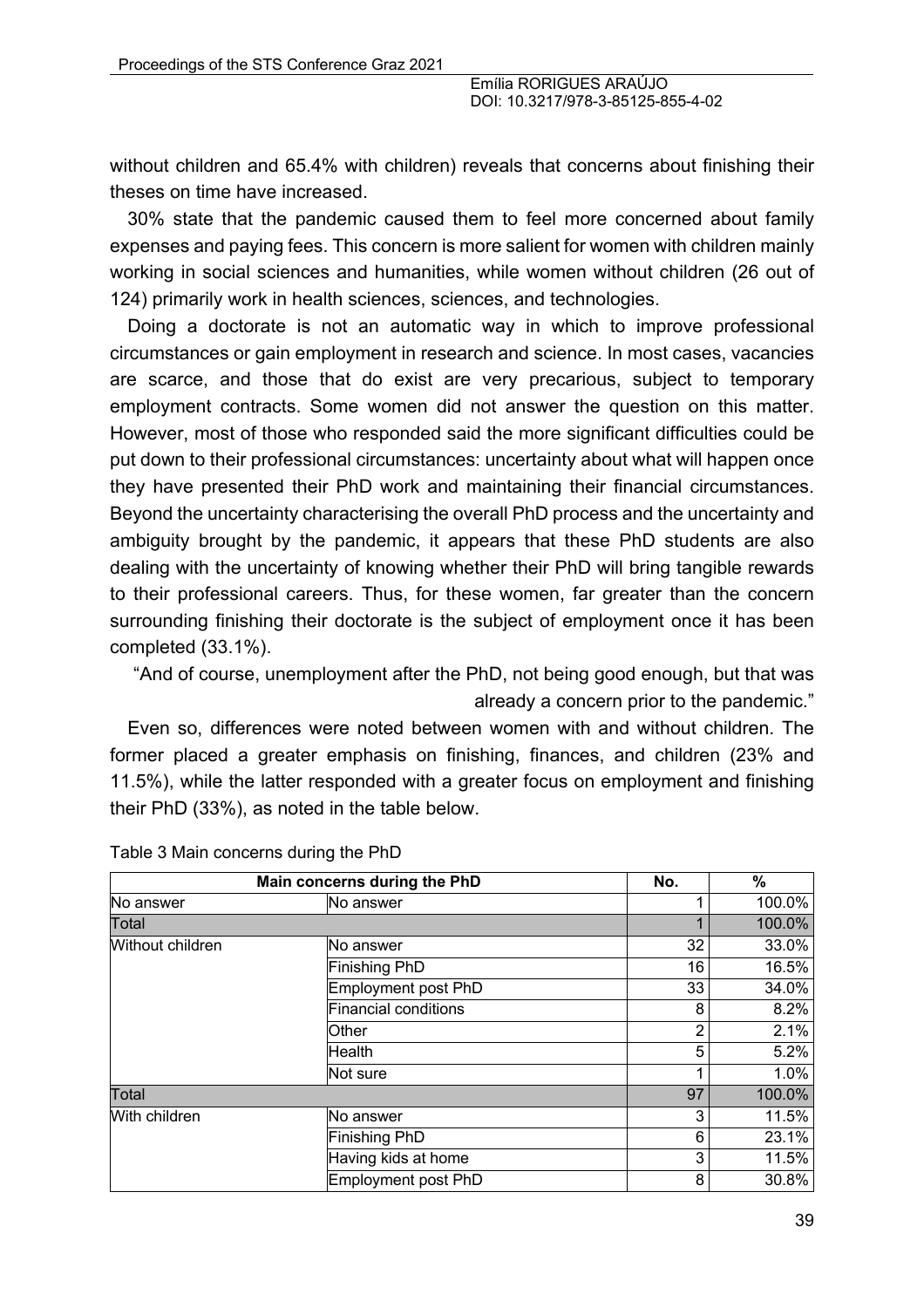|       | Financial conditions | 3   | 11.5%  |
|-------|----------------------|-----|--------|
|       | Other                |     | 3.8%   |
|       | Health               | 2   | 7.7%   |
| Total |                      | 26  | 100.0% |
| Total | lNo answer           | 35  | 28.2%  |
|       | Finishing PhD        | 22  | 17.7%  |
|       | Having kids at home  | 3   | 2.4%   |
|       | Employment post PhD  | 41  | 33.1%  |
|       | Financial conditions | 12  | 9.7%   |
|       | Other                | 3   | 2.4%   |
|       | Health               | 7   | 5.6%   |
|       | Not sure             |     | 0.8%   |
| Total |                      | 124 | 100.0% |

Source: Survey of PhD students, 2020

Half of the doctoral students surveyed talk about anguish, anxiety, and insecurity (about 60%), with no significant disparities between women with children and without or scientific area worked in. Only 8% (similar between women with and without children) indicate optimism and confidence. Most of the students stated that they had never considered postponing their thesis before the pandemic. However, in September 2020, 31% were considering postponing, and only 41% believed they would deliver their thesis within the preestablished deadline. Notably, the primary source of uncertainty pinpointed related to financial conditions after the PhD, which were chiefly referred to by women with fellowships and precarious work contracts.

#### **6 Discussion**

As stated initially, it is essential to clarify that the main conditions taken into account for the study of this paper are the stories and experiences of PhD students who classify themselves as "women" during the pandemic, drawing conclusions about how they value their period of study and finding strategies that can be employed to overcome the difficulties connected to gender bias, which is demonstrably still prevalent.

Under these assumptions, differences when compared to men (which have been explored in other publications by the author) or other genders, including queer and transgender, are left out of this analysis and can be expanded upon in the future. These results do not serve to crystallise differences, as comparisons have not been made; rather, they allow for the subject of female identity in academia to be expanded upon, and the assumption that these students tend to give more time than they do receive it from others confirmed.

The issue of time and academia has been debated by many authors, especially in recent years. This discussion has mainly focused on the debate around the neo-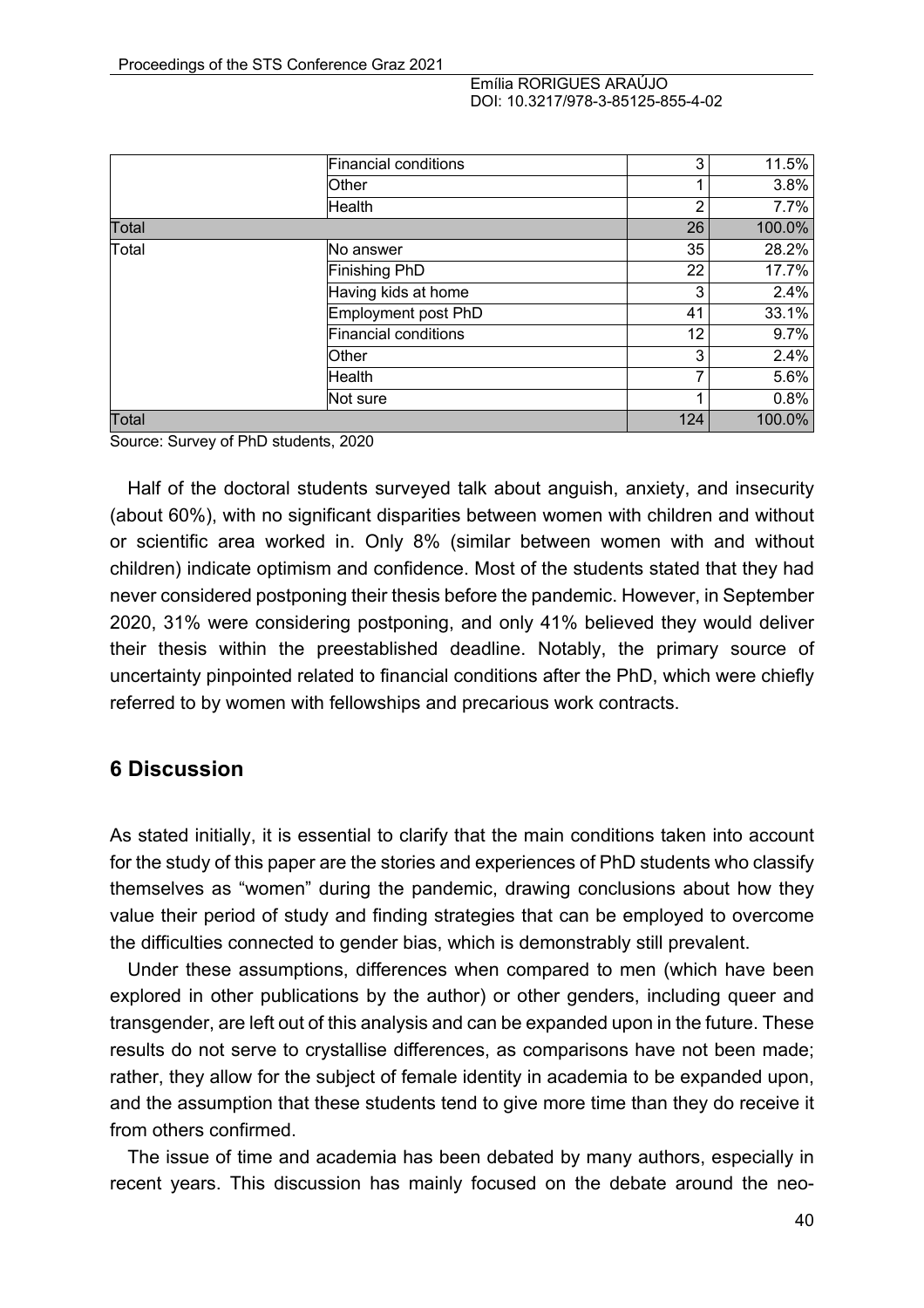liberalisation of the time spent in education and on research, which is highlighted by the increased industrialisation of academic and research work. Thus, one can say that conditions have changed for everyone in academia, regardless of gender, as time in education and research has essentially become a resource, a matter of money valued both now and, potentially, in the future.

Research shows that the increasing linearisation of time in academia combined with an increased number of women in lower research positions (PhD students and research assistants) is prompting and reconfiguring many of the pre-existing selection processes that exclude people from an academic trajectory who, for gender reasons, have less "time capital" to invest in the linearity and continuity that academic work increasingly requires. Differing genders, particularly women and men, can be pinpointed as a factor in this debate since they constantly display features that may distract them from the rules of practice that govern academic life across the globe today.

Various studies have explicitly demonstrated that nowadays, academic activity builds on expectations created by players within the system, keeping them waiting for an opportunity for a steadier work contract, which will, in turn, provide them with better living conditions. A PhD degree is one of the "stages" people need to overcome to aspire to career opportunities further up the ladder. As authors of the sociology of the time state, time perspectives refer to how one relates to the future and understands one's role in shaping that temporal horizon. Therefore, they can shape the present, distil important reasons behind (in)action and hold responsibility for psychological states, producing substantial social consequences.

When applied to PhDs, this theorisation provides critical reasoning behind the consequences of implications of the COVID-19 pandemic in exacerbating the hardships faced in completing a Doctoral Thesis. These hardships are particularly applicable to women for fundamental reasons. Firstly, women's time remains socially indivisible, unplanned and attributable (or at the disposal of) to others. Since PhD time does not entail a strict separation of time, especially when at home, their time becomes much more permeable to other demands. Secondly, PhD time is rhizomatic (Gravetts, 2021), marked by multiple interconnected, overlapping intervals involving alternations, downtime, and the significant exploitation of individual and self-time. Thereby, the obligation to work from home requires PhD students to juggle multiple time demands, rendering their time much more fragmented and unstructured, therefore leading to highly complex circumstances arising regarding the organisation of their time.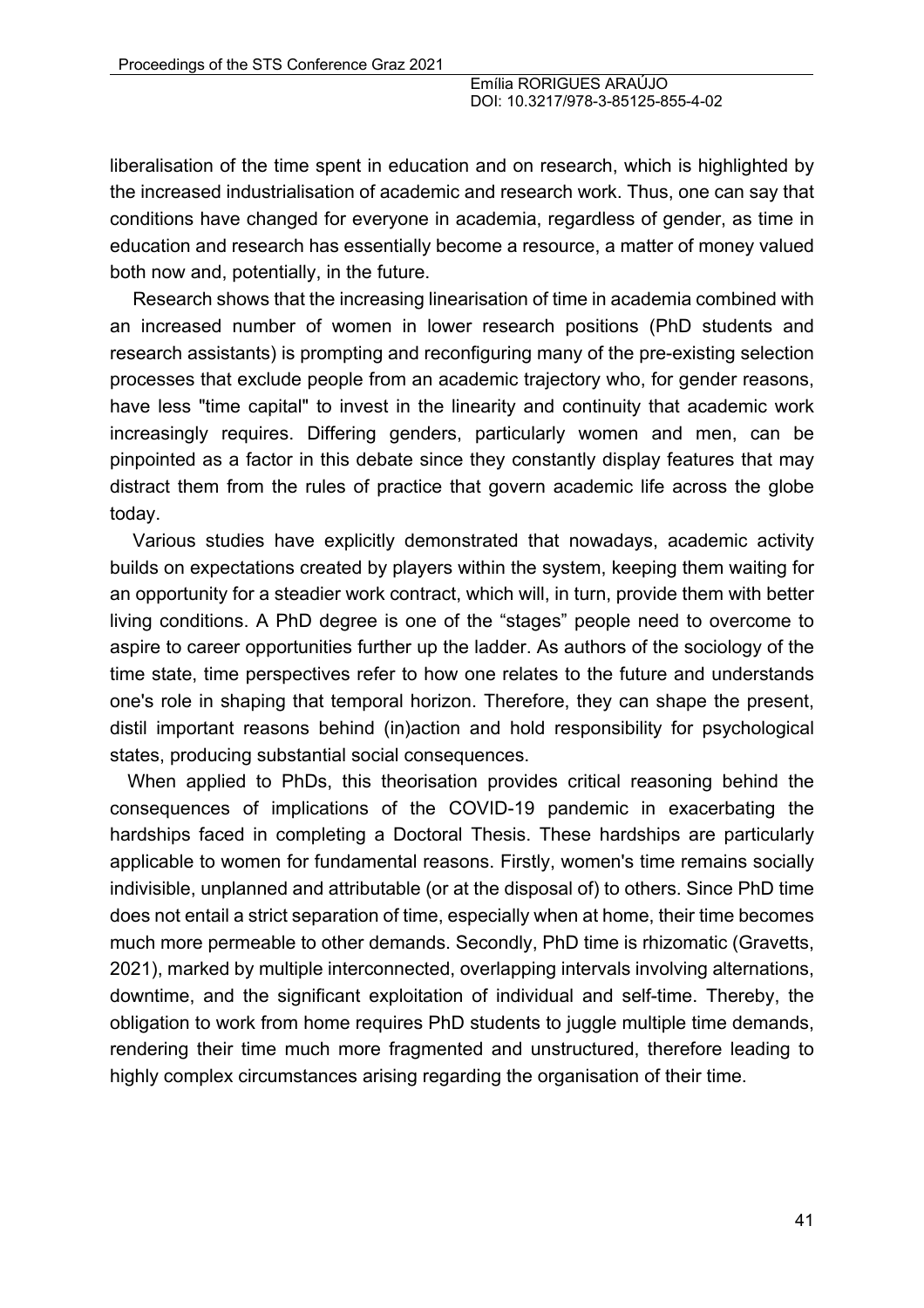### **7 Final Considerations**

As Manathunga (2019) argues, an increasing need is faced to devise and implement a temporal equity policy in academia, assuming that most inequalities come about not as a result of differences in "quantities" of time but mainly its fragmentation and undervaluation.

This short piece of research shows that PhD students spoke of various difficulties faced in completing their PhD, referencing institutional time structures that became more noticeable during the COVID-19 pandemic: i) class schedules; ii) deadlines; iii) supervisor and teacher timetables; iv) scientific meeting schedules, and others. They also pointed out other aspects related to individual experiences of time exacerbated by the intensification of use of their homes: i) time for family, time for paid work and time for PhD studies.

The pandemic affects everyday lives of women. This has rendered them less sure about the future, which may mean they delay delivery of their thesis in addition to levels of anxiety and dropout rates increasing. Therefore, following the assumptions made surrounding the sociology of time, especially those made by Zeruvabel and Coser, who emphasise the relevance of time structures, one may conclude as to the increasing importance of Higher Education Institutions and Doctoral Directors' ability to quickly provide new calendars and deadlines in a move towards an institutionalisation of time politics, a move which would help people redirect students' work, even should it mean reformulating work plans, particularly for those carrying out PhDs requiring in-depth empirical research conducted in laboratories, even if in part.

In this sense, the data discussed in this paper underlines the need to further specify the measures drawn up for the PhD student population within the scope of Gender Equality Plans, which go beyond collecting quantitative information on gender, age, or scientific area. Firstly, the GEP should consider issues of time as an essential and variable framework contributing to the progress of a doctoral thesis: time available to pursue the PhD; time constraints imposed by family or work; time structured and regulated by Higher Education Institutions, PhD programme directors, teachers and supervisors; and time as a vital resource in preparing and presenting a thesis. Simple, seemingly meaningless factors such as deadlines for projects or other outputs, calendars or meeting and class schedules can have a huge impact on time experience, with subjective and objective implications. It has therefore been rendered crucial to consider both the diversity of expectations regarding PhD studies and the disparities in PhD students' living conditions and trajectories, which are intrinsically linked to a time and gender bias still persistent in Portuguese academia, producing negative implications felt mainly by women.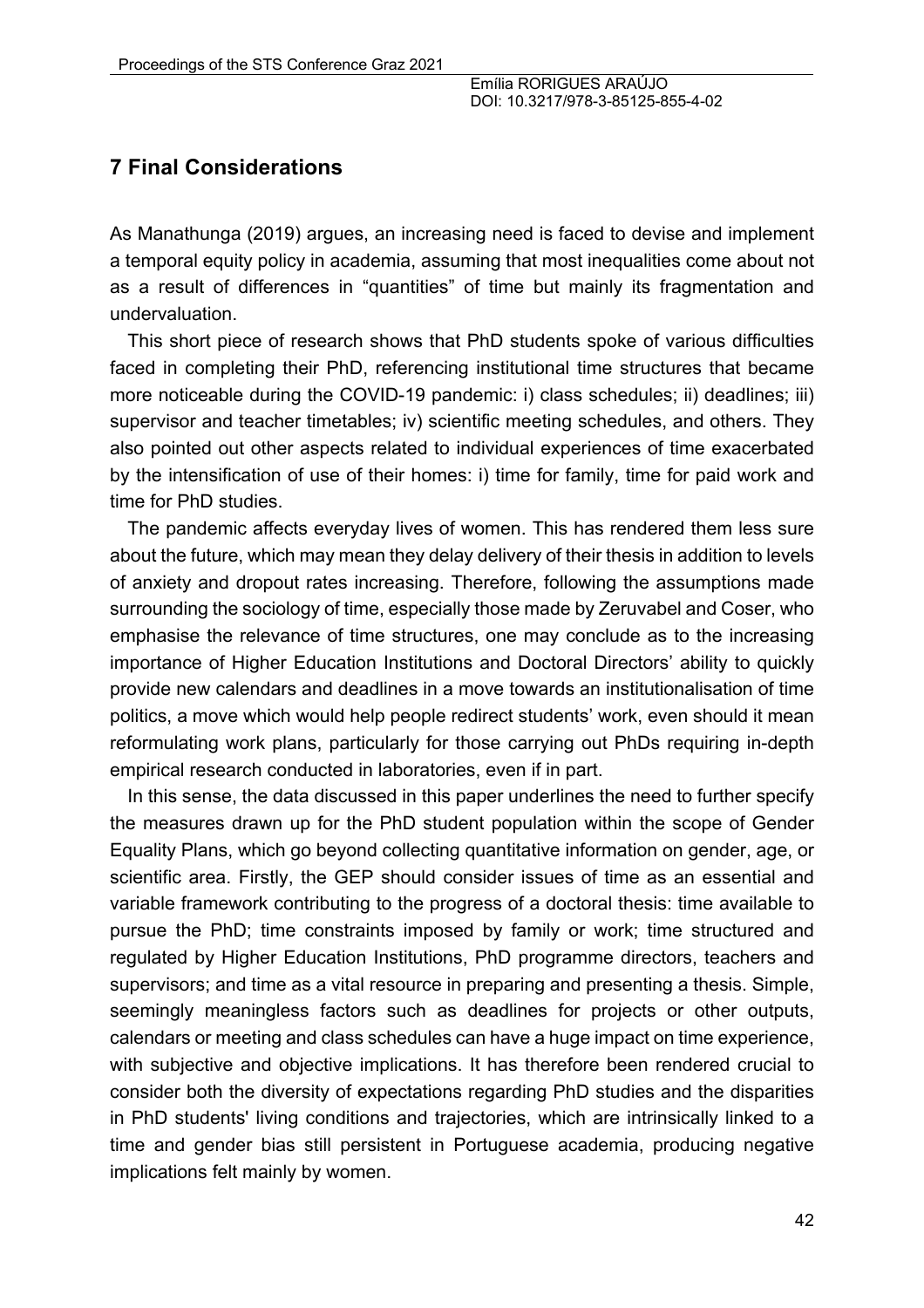### **References**

- Abdellatif, A., & Gatto, M. (2020): It's OK not to be OK: Shared reflections from two PhD parents in a time of pandemic. In *Gender, Work and Organization*, *27*(5), 723–733. https://doi.org/10.1111/gwao.12465
- Araújo, Emília (2019): Unfolding gender and femineity in time to PhD. In *Mujeres Investigadoras*, University of Salamanca, Salamanca (18<sup>th</sup> and 19<sup>th</sup> June).
- Araújo, Emília, Castanheda Renteira, Liliana, Silva, Marcia, Figueiredo, Susana. (2021): Time is flying: Discussing Time in Academia and Science after Covid-19. In E. Pereira, C. Costa, Z. Breda (eds.) (2021). *4th International Conference on Gender Research*, ICGR 2021, pp. 27–34.
- Ashton, Paul, Pintor-Escobar, Linamaria (2020)*:* Five ways to tackle PhD research anxieties triggered by COVID-19 lockdowns. In *Nature Research,*  https://www.nature.com/articles/d41586-020-01898-1
- Aydemir, D., & Ulusu, N. N. (2020): Commentary: Challenges for PhD students during COVID-19 pandemic: Turning crisis into an opportunity. In *Biochemistry and Molecular Biology Education*, *48*(5), 428–429. https://doi.org/10.1002/bmb.21351
- Ayres, Zoe (2020)**:** *Scientist without a lab? A PhD Researcher guide to Covid-19.* https://twitter.com/zjayres/status/1239983524259737606
- Blaskó, Z., Papadimitriou, E. and Manca, A. (2020): How will the COVID-19 crisis affect existing gender divides in Europe?. https://publications.jrc.ec.europa.eu/repository/handle/JRC120525
- Börgeson, E., Sotak, M., Kraft, J., Bagunu, G., Biörserud, C., & Lange, S. (2021): Challenges in PhD education due to COVID-19 - disrupted supervision or business as usual: a cross-sectional survey of SIdish biomedical sciences graduate students. In *BMC Medical Education*, *21*(1). https://doi.org/10.1186/s12909-021-02727-3
- Cardel, M. I., Dhurandhar, E., Yarar-Fisher, C., Foster, M., Hidalgo, B., McClure, L. A., … Angelini, C. (2020): Turning Chutes into Ladders for Women Faculty: A Review and Roadmap for Equity in Academia. In *Journal of Women's Health*, *29*(5), 721– 733. https://doi.org/10.1089/jwh.2019.8027
- Cardoso, Sónia, et al. (Eds.)(2020): Structural and Institutional Transformations in Doctoral Education. Social, Political and Student Expectations. New York. Springer.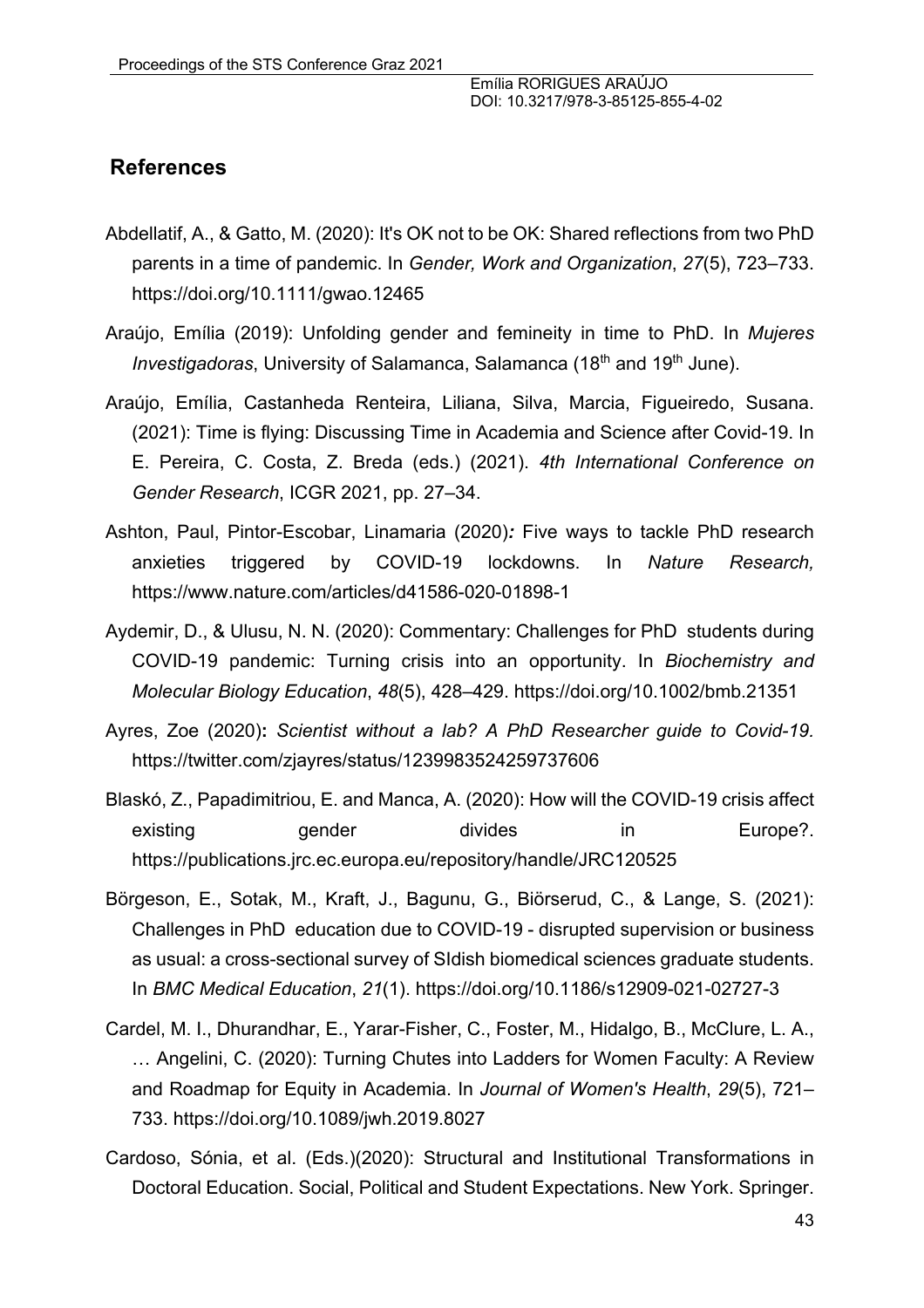- Carvalho, Teresa (2020). Producing Knowledge in a Pandemic Crisis The Relevance of Researchers' Work and Working Conditions. In The European Sociologist, 45, 1. https://www.europeansociologist.org/issue-45-pandemic-impossibilities-vol-1/producing-knowledge-pandemic-crisis-relevance-researchers
- Castañeda-Rentería, Liliana (2020): The times of women and men: Reflections on gender and time during the global health crisis. In Sales, C., Araújo, E. and R. Costa, R. (eds.) (2020), Time and Society in the Lounge, Centro de Investigação e Estudos de Sociologia, Lisboa, 21–34.
- Corbera, E., Anguelovski, I., Jordi, H.-R., & Ruiz-Mallén, I. (2020): Academia in the Time of COVID-19: Towards an Ethics of Care. https://doi.org/10.1080/14649357.2020.1757891
- Coser, Lewis A. (1974): Greedy Institutions. Patterns of Undivided Commitment. New York: The Free Press.
- Eigege, C. Y., & Kennedy, P. P. (2021): Disruptions, distractions, and discoveries: Doctoral students' reflections on a pandemic. In *Qualitative Social Work*, *20*(1–2), 618–624. https://doi.org/10.1177/1473325020973341
- Goffman, Erving (1956): The presentation of self 1 in everyday life. Edinburgh. University **Ediburgh.** The contract of the contract of the Ediburgh. https://monoskop.org/images/1/19/Goffman\_Erving\_The\_Presentation\_of\_Self\_in Everyday\_Life.pdf
- Gravett, Karen (2021): Disrupting the doctoral journey: Re-imagining doctoral pedagogies and temporal practices in higher education. In Teaching in Higher Education, 26, 3, 293-305, DOI: 10.1080/13562517.2020.1853694
- Heng, Kimkong and Jeong, Daeul (2020): Zoom, shut up and write: How PhD students cope amid COVID-19. University World News. https://www.universityworldnews.com/post.php?story=20200615132829535
- Hlongwa, M. (2020): Effects of COVID-19 lockdowns on PhD candidates. In *The Pan African Medical Journal*, *35*, 123. https://doi.org/10.11604/pamj.supp.2020.35.2.25117
- Kee, C. E. (2021): The impact of COVID-19: Graduate students' emotional and psychological experiences. In *Journal of Human Behavior in the Social Environment*, *31*(1–4), 476–488. https://doi.org/10.1080/10911359.2020.1855285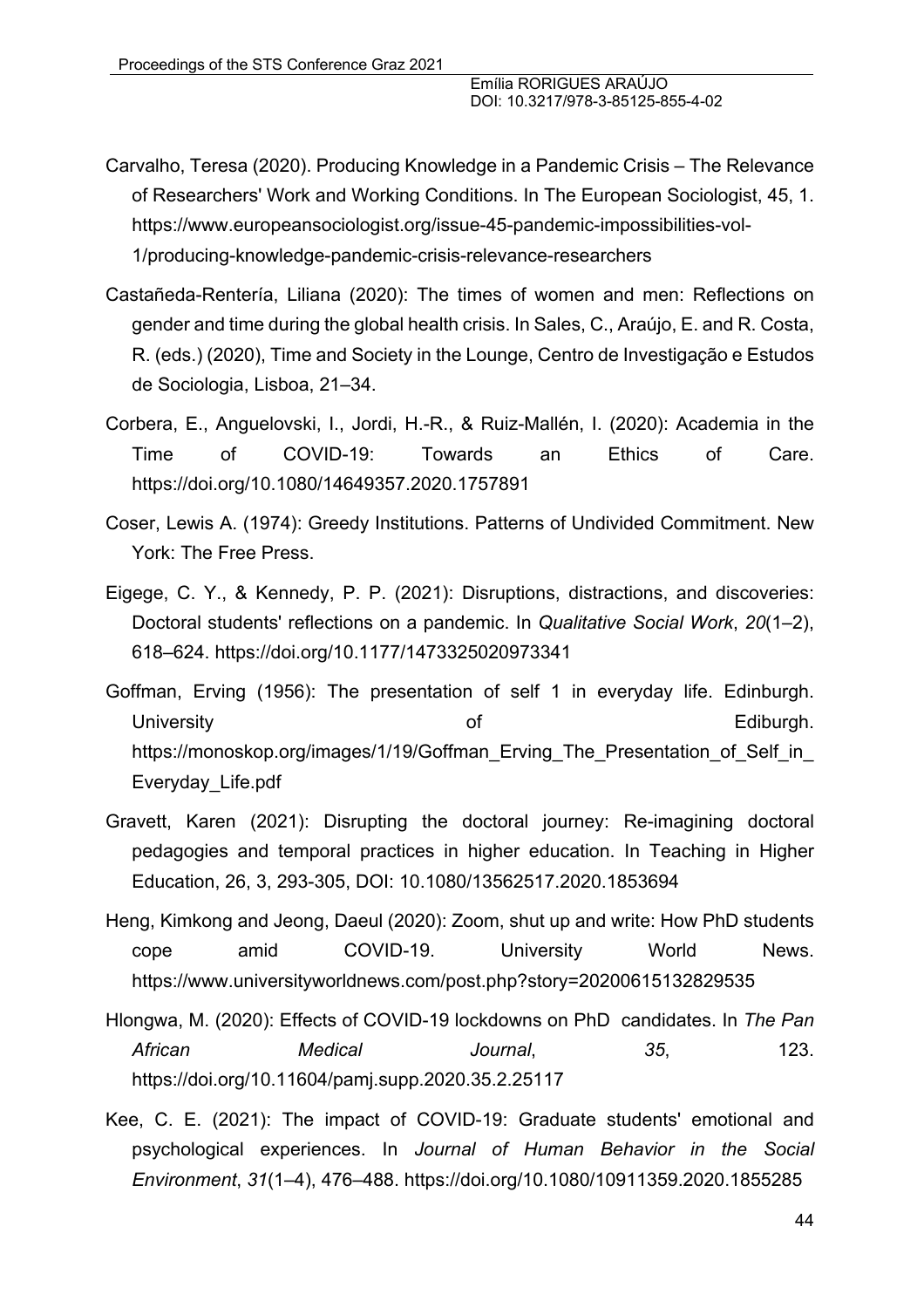- Louvel, Séverine (2012):The 'industrialization' of doctoral training? A study of the experiences of doctoral candidates and supervisors in the French life sciences. In Science & Technology Studies,25, 23–45.
- Malisch, J. L., Harris, B. N., Sherrer, S. M., Lewis, K. A., Shepherd, S. L., McCarthy, P. C., … Deitloff, J. (2020): Opinion: In the wake of COVID-19, academia needs new solutions to ensure gender equity. In *Proceedings of the National Academy of Sciences of the United States of America*. https://doi.org/10.1073/pnas.2010636117
- Manathunga, C. (2019): 'Timescapes' in Doctoral Education: The Politics of Temporal Equity in Higher Education. In *Higher Education Research & Development,* 38 (6), 1227–1239.
- Nadal, V. (2020): Las reuniones por videollamada perpetúan las dificultades de las mujers para ser escuchadas. El País. https://retina.elpais.com/retina/2021/01/22/talento/1611341248\_370001.html?ssm =FB\_CC&fbclid=IwAR1Asfs2iT-CGnd9\_rTvLhBE8awQO1pVMmCjOnqiOoSKUuxdEfOGZacuVew
- Oleschuk, M. (2020): Gender Equity Considerations for Tenure and Promotion during COVID-19. *Canadian Review of Sociology*. https://doi.org/10.1111/cars.12295
- OECD (2019): The Role of Education and Skills in Bridging the Digital Gender Divide: Evidence from APEC Economies, [online]. OECD Publishing. http://www.oecd.org/sti/education-and-skills-in-bridging-the-digital-gender-divideevidence-from-apec.pdf
- OECD (2020): Women at the core of the fight against COVID-19crisis. OECD Publishing. https://read.oecd-ilibrary.org/view/?ref=127\_127000 awfnqj80me&title=Women-at-the-core-of-the-fight-against-COVID-19-crisis
- Oertelt-Prigione, S. (2020): The impact of sex and gender in the COVID-19 pandemic Case study [online]. European Union. https://op.europa.eu/en/publication-detail/- /publication/4f419ffb-a0ca-11ea-9d2d-01aa75ed71a1/language-en
- Orendain, Dan, Djalante, Riyanti (2020): Six Ways the COVID-19 Pandemic is Impacting Students and Another Six Ways They Cope with It: Insights from the 2020 Cohort of UNU-IAS, Japan. https://www.ingsa.org/covidtag/covid-19 commentary/orendain-unu/